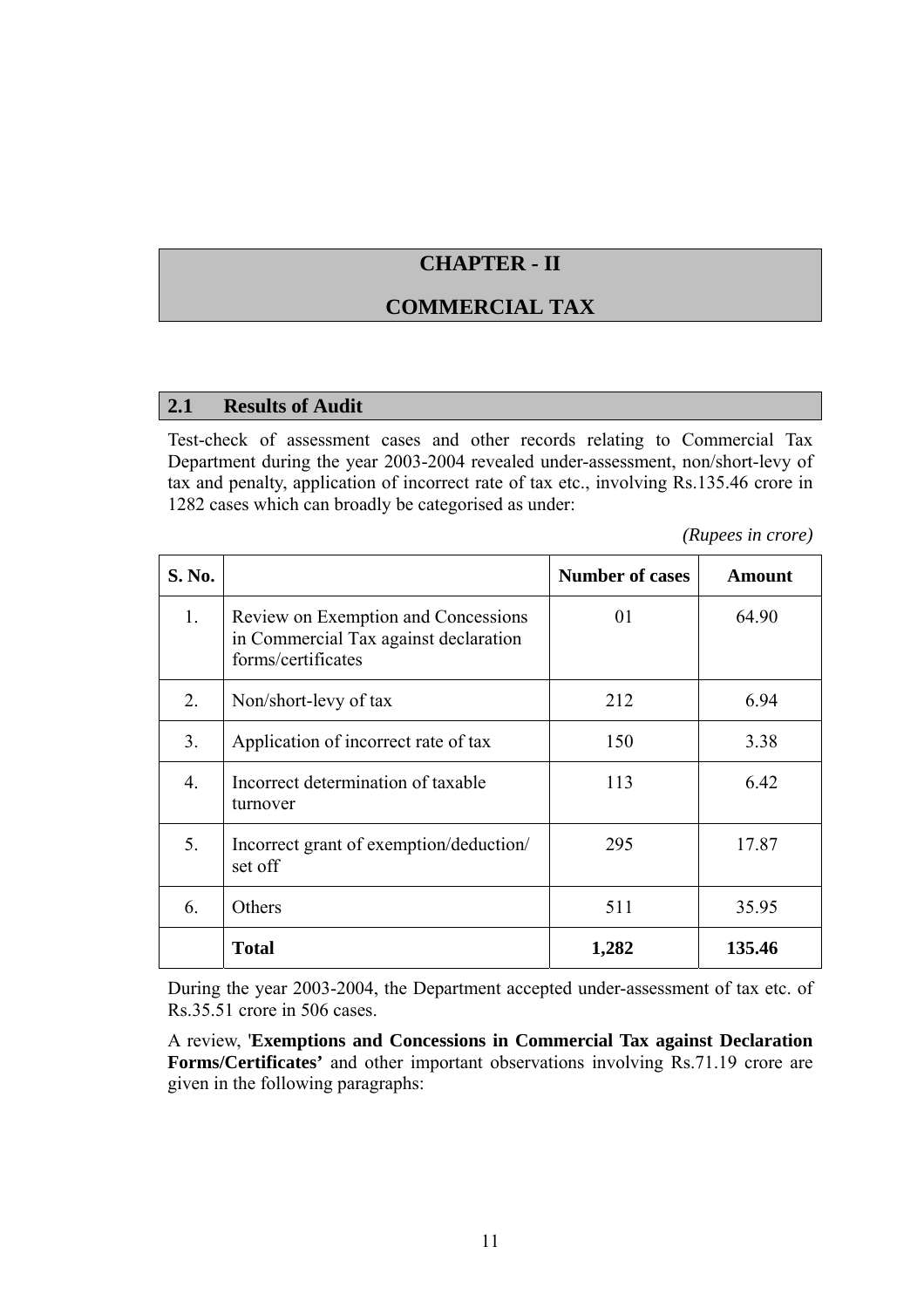## **2.2 Review on Exemption and Concessions in Commercial Tax against declaration forms/certificates**

 $\mathcal{L}_\text{max} = \frac{1}{2} \sum_{i=1}^n \mathcal{L}_\text{max} = \frac{1}{2} \sum_{i=1}^n \mathcal{L}_\text{max} = \frac{1}{2} \sum_{i=1}^n \mathcal{L}_\text{max} = \frac{1}{2} \sum_{i=1}^n \mathcal{L}_\text{max} = \frac{1}{2} \sum_{i=1}^n \mathcal{L}_\text{max} = \frac{1}{2} \sum_{i=1}^n \mathcal{L}_\text{max} = \frac{1}{2} \sum_{i=1}^n \mathcal{L}_\text{max} = \frac{1}{2} \sum_{i=$ 

# *Highlights*

Declarations furnished in support of sales valued at Rs.509.76 crore involving tax of Rs.20.76 crore were not referred to concerned authorities for cross verification.

*(Paragraph 2.2.5)*

Non/short-levy of tax of Rs.22.56 crore due to incorrect allowance of exemption and incorrect levy of concessional rate of tax against incomplete declarations was noticed.

*(Paragraph 2.2.6)*

There was under-assessment of tax of Rs.11.58 crore due to incorrect allowance of transfer of goods to places not included in the registration certificates.

*(Paragraph 2.2.7)*

Exemptions/deferment of payment of tax of Rs.5.25 crore on eligibility certificates was incorrectly granted.

*(Paragraph 2.2.8)*

Purchase tax and penalty of Rs.4.07 crore was not levied/imposed in 27 cases.

*(Paragraph 2.2.9)*

## *2.2.1 Introduction*

The Madhya Pradesh *Vanijyik Kar Adhiniyam*, 1994 (*Adhiniyam*) provides that the State Government may, by notification and subject to such restrictions and conditions as may be specified therein, exempt any class of dealers; or any goods or class of goods, in whole or in part from the payment of tax under this Act for such period as may be specified in the notification. The State Act, also required that the registered dealer purchasing the goods exempted in whole or in part, from the payment of tax under this Act, shall furnish a declaration or certificate to the effect that the goods purchased were used by him for the purpose/in the manner and within the period specified in the notification granting such exemption/concession.

Under the Central Sales Tax Act, 1956 (CST Act) registered dealers are eligible for certain exemptions and concessions of tax on inter-State sales to registered dealers, to the Government, for transfer of goods to branches/agent and on export of goods out of the territory of India on the strength of prescribed declaration forms.

## *2.2.2 Organisational set-up*

The Commercial Tax Department functions under the overall control of the Commissioner, Commercial Tax (CCT) with Headquarters at Indore, assisted by eight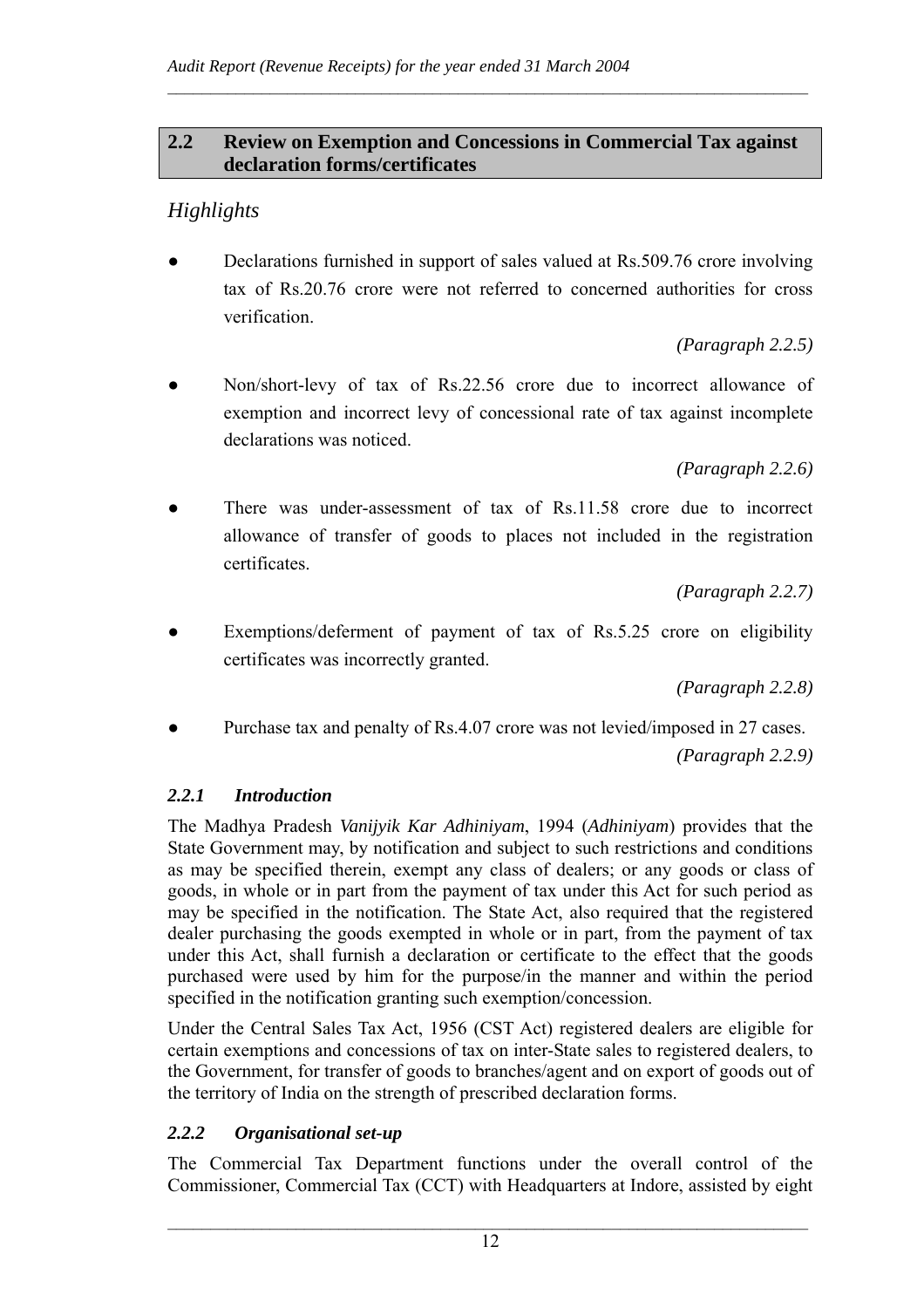Additional Commissioners at Headquarters and Zonal levels, 23 Deputy Commissioners (DCs) both at Zonal and Divisional level, 59 Assistant Commissioners (ACs), 155 Commercial Tax Officers (CTOs), 266 Assistant Commercial Tax Officers (ACTOs) and 306 Commercial Tax Inspectors at Circle level. The Principal Secretary, Commercial Tax Department is the administrative head of the department.

 $\mathcal{L}_\text{max} = \frac{1}{2} \sum_{i=1}^n \mathcal{L}_\text{max} = \frac{1}{2} \sum_{i=1}^n \mathcal{L}_\text{max} = \frac{1}{2} \sum_{i=1}^n \mathcal{L}_\text{max} = \frac{1}{2} \sum_{i=1}^n \mathcal{L}_\text{max} = \frac{1}{2} \sum_{i=1}^n \mathcal{L}_\text{max} = \frac{1}{2} \sum_{i=1}^n \mathcal{L}_\text{max} = \frac{1}{2} \sum_{i=1}^n \mathcal{L}_\text{max} = \frac{1}{2} \sum_{i=$ 

# *2.2.3 Audit objective*

Test check of records was conducted with a view to ascertain :

- compliance of the various provisions of the Act, Rules and Procedures;
- effectiveness of regulations and procedures laid down by the department for verification of declaration forms;
- adequacy of internal control for verification of declaration forms and their proper use by the departmental authorities;

# *2.2.4 Scope of Audit*

Assessment cases of 36 Assessing Officers out of 94 Assessing Officers, assessed during the period between April 1998 and March 2003, were test checked between July 2003 and April 2004.

## *2.2.5 Lack of internal controls in verification of declaration forms*

• The Commissioner, Commercial Tax in his instructions of June 1984 and June 1997 directed all the Assessing Authorities to send a list of all declarations exceeding Rs.20,000/- for verification to those circle offices within whose jurisdiction declarations/certificates were issued. The verification report in this regard was required to be received from the concerned circles within one month from the date of their despatch. However, no return was prescribed at apex level to watch such verification.

Test-check of records of 10 units<sup>1</sup> revealed that neither records of cases that required cross verification by the assessing authority were maintained in any unit by the assessing authority nor was any list of declaration forms/certificates sent by them to the concerned circle offices. It was noticed that in nine offices, 146 cases valued at Rs.491.83 crore involving tax effect of Rs.19.08 crore were finalised between April 2001 and March 2003 without getting the declarations verified from the concerned circles though the declarations exceeded the prescribed limit of Rs.20,000/-.

After this was pointed out in audit, the Assessing Authorities stated that list for cross verification could not be sent due to rush of work and shortage of staff. This is a clear indication of violation of the instructions. Besides, there was no monitoring at the apex level to watch the verification of the declaration forms.

The CCT of the State of Bihar intimated in February 1996 to the CCT of M.P. that forged declarations in Form C/F were being used by the dealers of Bihar in

 $\frac{1}{1}$  *AC Bhopal, Dewas, Indore (3), Ratlam, Ujjain, CTO-2 and 3 Bhopal and CTO-I Ratlam*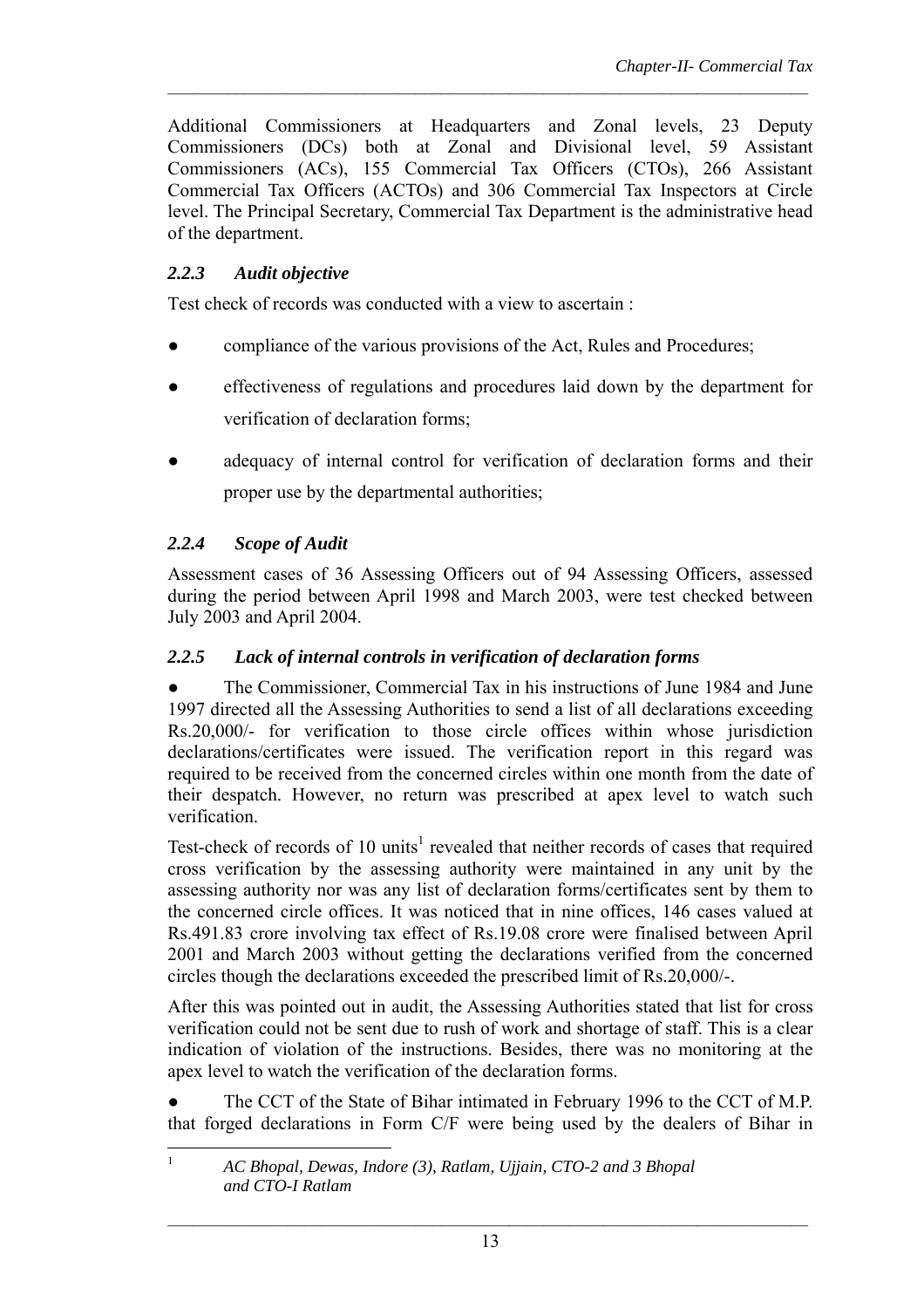respect of purchase/transfer of goods against C/F forms. The CCT, Bihar had also requested CCT, M.P. not to accept the C/F Forms issued by the dealers of Bihar till verification by the issuing CTOs. The CCT, M.P. also issued instructions in July 1996 to all the Assessing Authorities of the State for cross verification of those transactions supported by such declarations before finalisation of the assessments.

 $\mathcal{L}_\text{max} = \frac{1}{2} \sum_{i=1}^n \mathcal{L}_\text{max} = \frac{1}{2} \sum_{i=1}^n \mathcal{L}_\text{max} = \frac{1}{2} \sum_{i=1}^n \mathcal{L}_\text{max} = \frac{1}{2} \sum_{i=1}^n \mathcal{L}_\text{max} = \frac{1}{2} \sum_{i=1}^n \mathcal{L}_\text{max} = \frac{1}{2} \sum_{i=1}^n \mathcal{L}_\text{max} = \frac{1}{2} \sum_{i=1}^n \mathcal{L}_\text{max} = \frac{1}{2} \sum_{i=$ 

Test-check of the records of five units<sup>2</sup> revealed that concessional rate of tax/exemption from payment of tax was allowed in nine cases of sales/transfers of goods valued at Rs.17.93 crore against declarations in Form C/F issued by the dealers of Bihar assessed between April 2001 and November 2002. No cross verification was done by the assessing authority inspite of the instructions though tax effect of Rs.1.68 crore was involved.

After this was pointed out in audit, the Department stated that cross verification of these transactions would be conducted in future. Further report on action taken in the matter had not been received (May 2005).

• In accordance with the instructions dated 29 June 1984 issued by CCT, internal audit wing was required to scrutinise the working of assessing officers to ensure the correctness of declarations/certificates on the basis of which exemptions were allowed. A report of the verification was required to be sent to CCT by internal audit wing.

During the course of audit, it was noticed that no internal audit was conducted in the units test-checked. Consequently, the correctness of the declarations made/certificates produced could not be verified or checked/brought to the notice of the CCT.

After this was pointed out, the Department confirmed the non-verification of the declaration forms/certificates and stated that internal audit wing was not at all functioning in four out of six units formed for internal audit due to non-posting of staff.

### *2.2.6 Incorrect allowance of exemption/concession on incomplete declaration forms*

Tax was exempted on sales made in the course of export out of the territory of India provided that such sales were supported by valid certificates in Form- H along with proof of export and export agreement. Similarly in case of branch transfer out of the state, in interstate trade or commerce and supplies to the Government were required to be supported by valid F, C, D Forms.

During the course of audit it was noticed that 68 dealers furnished incomplete declaration forms in support of sales made by them. However, the Assessing Authorities incorrectly allowed the exemption/concession resulting in short-levy of tax of Rs.22.56 crore as detailed under:-

 $\frac{1}{2}$ 

*AC Dewas and Indore (4)*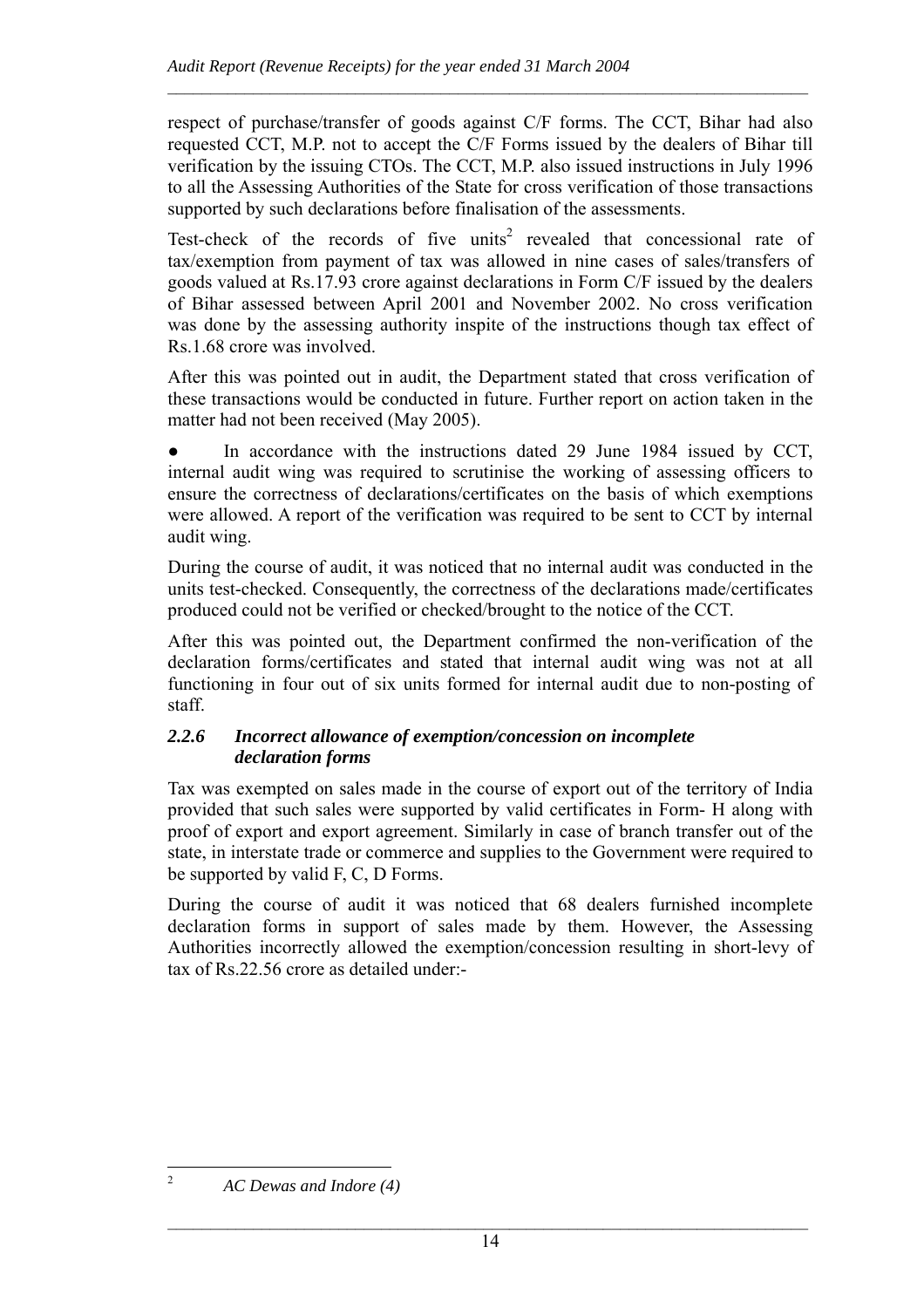## *Cases relating to Export*

 *(Rupees in crore)*

| SI.<br>No.     | <b>Assessment</b><br>Year/<br><b>No. of Units</b> | No. of<br>dealers/<br>cases | <b>Nature of observations</b>                                                                                                                                                                                                                                                                                                                                                                                                                               | Amount |
|----------------|---------------------------------------------------|-----------------------------|-------------------------------------------------------------------------------------------------------------------------------------------------------------------------------------------------------------------------------------------------------------------------------------------------------------------------------------------------------------------------------------------------------------------------------------------------------------|--------|
| $\mathbf{1}$ . | April 2001 to<br>March 2003<br>09 Units           | 23                          | The declaration forms produced in support of export<br>sales Rs.199.31 crore did not contain full particulars<br>such as date of issue of purchase order, agreement<br>between foreign buyers and the exporters. Besides,<br>none of the assessments were based on export<br>agreements between exporter and foreign purchaser.<br>The declaration forms were liable to be rejected and<br>the goods were liable to be taxed by the Assessing<br>Authority. | 8.43   |
|                |                                                   |                             | <b>Remarks</b> - After this was pointed out, the Department stated that there was sufficient evidences in the                                                                                                                                                                                                                                                                                                                                               |        |

 $\mathcal{L}_\text{max} = \frac{1}{2} \sum_{i=1}^n \mathcal{L}_\text{max} = \frac{1}{2} \sum_{i=1}^n \mathcal{L}_\text{max} = \frac{1}{2} \sum_{i=1}^n \mathcal{L}_\text{max} = \frac{1}{2} \sum_{i=1}^n \mathcal{L}_\text{max} = \frac{1}{2} \sum_{i=1}^n \mathcal{L}_\text{max} = \frac{1}{2} \sum_{i=1}^n \mathcal{L}_\text{max} = \frac{1}{2} \sum_{i=1}^n \mathcal{L}_\text{max} = \frac{1}{2} \sum_{i=$ 

**Remarks**- After this was pointed out, the Department stated that there was sufficient evidences in the case file to prove the export goods outside India. Reply is not tenable as exemption was allowed on the basis of incomplete declaration forms, which should have been rejected. Besides, there was no agreement between foreign purchaser and exporter.

### *Cases relating to Branch transfer*

 *(Rupees in crore)*

| SI.<br>No. | <b>Assessment</b><br>Year/<br><b>No. of Units</b> | No. of<br>dealers/<br>cases | <b>Nature of observations</b>                                                                                                                                                                                                                                                                                                                                                                       | Amount |
|------------|---------------------------------------------------|-----------------------------|-----------------------------------------------------------------------------------------------------------------------------------------------------------------------------------------------------------------------------------------------------------------------------------------------------------------------------------------------------------------------------------------------------|--------|
| 2.         | April 2001 to<br>March 2003<br>08 Units           | 15                          | Declarations produced in Form 'F' in support of<br>transfer of goods to branches valued at Rs.112.86 crore<br>did not contain full particulars such as date of delivery<br>of goods, number and date of railway receipt/lorry,<br>annexures were not signed by authorised persons. The<br>Assessing Authority instead of rejecting<br>the<br>declaration forms exempted the sales from levy of tax. | 11.71  |

**Remarks** - After this was pointed out, the Department stated that there were sufficient evidences in the case file to prove to the transfer of goods to other States. Reply was not tenable as exemption was allowed on the basis of incomplete declaration forms, which should have been rejected. No other evidence except Form F, which is incomplete was in the case file.

### **Cases relating to interstate sale/sale to Government department**

*(Rupees in crore)*

| SI.<br>No. | <b>Assessment</b><br>Year/<br><b>No. of Units</b>                                                                                                         | No. of<br>dealers/<br>cases | <b>Nature of observations</b>                                                                                                                                                                                                                                                                                                                                                                                                                                                                                                       | Tax<br>leviable |  |  |
|------------|-----------------------------------------------------------------------------------------------------------------------------------------------------------|-----------------------------|-------------------------------------------------------------------------------------------------------------------------------------------------------------------------------------------------------------------------------------------------------------------------------------------------------------------------------------------------------------------------------------------------------------------------------------------------------------------------------------------------------------------------------------|-----------------|--|--|
| 3.         | May $2001$ to<br>March 2003<br>11 Units                                                                                                                   | 20                          | The declarations in form "C" and "D" produced in<br>support of interstate sale valued at Rs.26.05 crore did<br>not contain full particulars such as registration<br>numbers, effective date, invoice number, date and<br>amount and purchase order number and date/challan<br>number and date. The declarations were liable to be<br>rejected and tax was liable to be levied at 10 per cent<br>or at the rate applicable to the sale inside the State,<br>which ever is higher, instead of 4 per cent levied by<br>the department. | 1.49            |  |  |
|            | <b>Remarks</b> - After this was pointed out, the Department stated that action would be taken after<br>verification. Further reply had not been received. |                             |                                                                                                                                                                                                                                                                                                                                                                                                                                                                                                                                     |                 |  |  |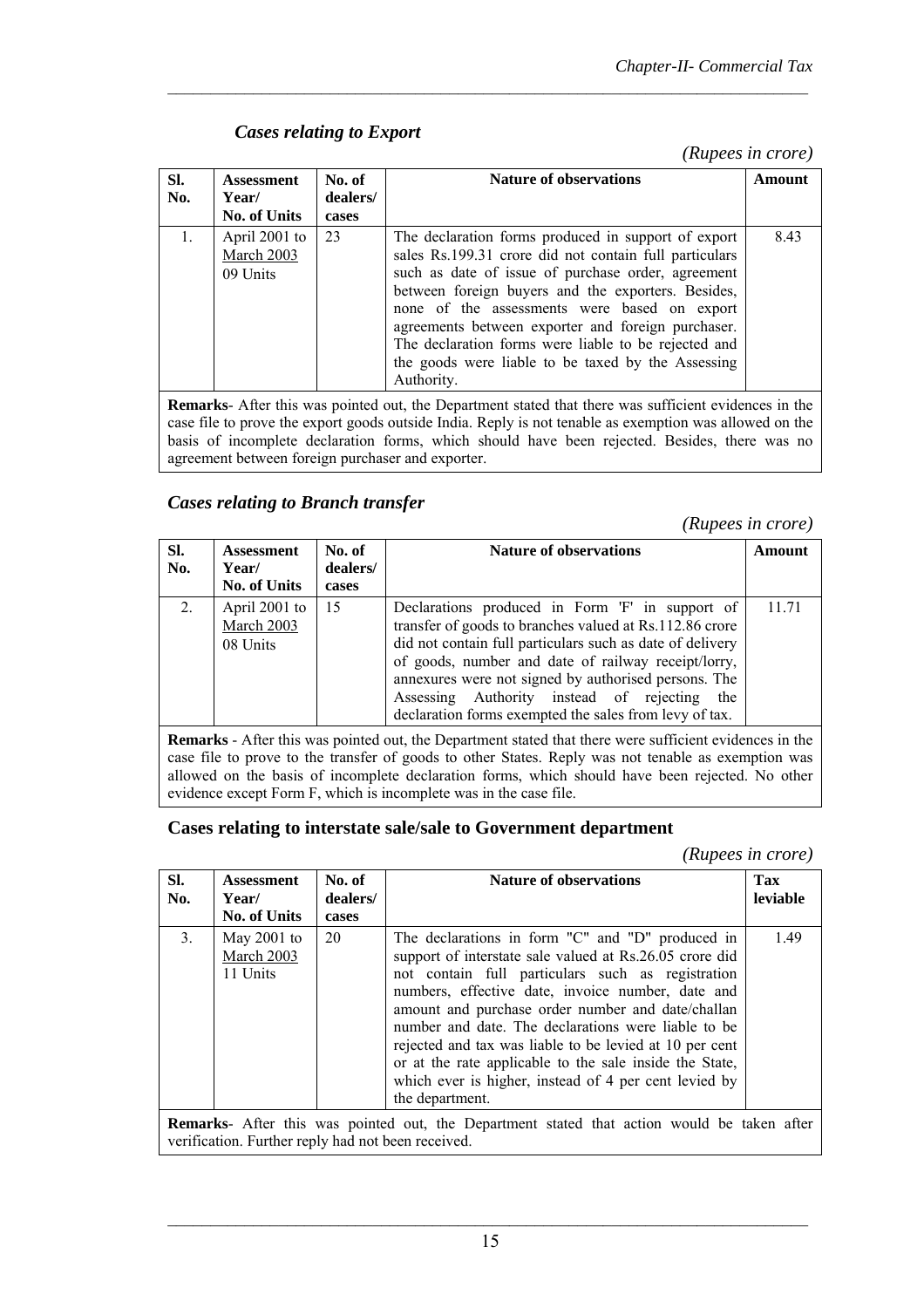• Under the CST Act and Rules made thereunder, any subsequent sale during the movement of goods from one State to another, is exempt from payment of tax, provided certificates in Form E-1 and declaration in Form C, containing the prescribed particulars duly signed by the concerned registered dealer, are furnished at the time of assessment.

 $\mathcal{L}_\text{max} = \frac{1}{2} \sum_{i=1}^n \mathcal{L}_\text{max} = \frac{1}{2} \sum_{i=1}^n \mathcal{L}_\text{max} = \frac{1}{2} \sum_{i=1}^n \mathcal{L}_\text{max} = \frac{1}{2} \sum_{i=1}^n \mathcal{L}_\text{max} = \frac{1}{2} \sum_{i=1}^n \mathcal{L}_\text{max} = \frac{1}{2} \sum_{i=1}^n \mathcal{L}_\text{max} = \frac{1}{2} \sum_{i=1}^n \mathcal{L}_\text{max} = \frac{1}{2} \sum_{i=$ 

#### *(Rupees in crore)*

| Sl. No. | <b>Assessment Year/</b><br><b>No. of Units</b> | No. of<br>dealers/<br>cases | <b>Nature of observations</b>                                                                                                                                                                                                                                                                                                                                                                                                                                        | Tax<br>leviable |
|---------|------------------------------------------------|-----------------------------|----------------------------------------------------------------------------------------------------------------------------------------------------------------------------------------------------------------------------------------------------------------------------------------------------------------------------------------------------------------------------------------------------------------------------------------------------------------------|-----------------|
| 4.      | April 2001 March<br><u>2003</u><br>05 Units    | 10                          | The certificates in form E-1 produced in<br>support of subsequent inter-State sales<br>valued at Rs.17.29 crore did not contain<br>number and date of railway receipt,<br>description of quantity of goods,<br>registration certificate numbers of the<br>dealers who issued the certificates, name<br>of the place and State from which the<br>movement of goods commenced and that<br>to which consigned and number and date<br>of declaration in form-C received. | 0.93            |
|         |                                                |                             |                                                                                                                                                                                                                                                                                                                                                                                                                                                                      |                 |

**Remarks**: After this was pointed out, the Department stated that action in two cases would be taken after verification and exemption in remaining cases was allowed correctly. Reply in remaining cases was not acceptable as the exemption was allowed on the basis of incomplete certificate, which should have been rejected.

It was further seen that there was no monitoring at the apex level to verify the genuineness of the declarations, once these were accepted by the assessing authority.

## *2.2.7 Incorrect acceptance of transfer of goods*

Under the CST Act, and Rules made thereunder, places of business in or outside the State(s) along with the address and other necessary particulars are required to be mentioned in the registration certificate of the dealer.

Test-check of records of three units<sup>3</sup> revealed that in seven cases of six dealers, assessed between May 2001 and June 2002, exemption from payment of tax on branch transfer of goods valued at Rs.115.84 crore to the places which were not specified as their branches in their registration certificates, was allowed. This resulted in under-assessment of tax of Rs11.58 crore.

After this was pointed out in audit, the Department stated that action would be taken after verification. Further report on action taken in the matter had not been received (May 2005).

## *2.2.8 Incorrect grant of exemption/deferment of tax on eligibility certificates.*

According to different exemption schemes introduced by the State Government from time to time, exemption from payment/deferment of tax was not available, to a dealer who did not possesses a valid eligibility certificate or manufactured/sold those goods that are not mentioned/specified in his eligibility certificate or sold goods beyond the exemption limits as specified in the eligibility certificate.

 $\overline{a}$ *3*

*AC Dewas, Gwalior and Indore*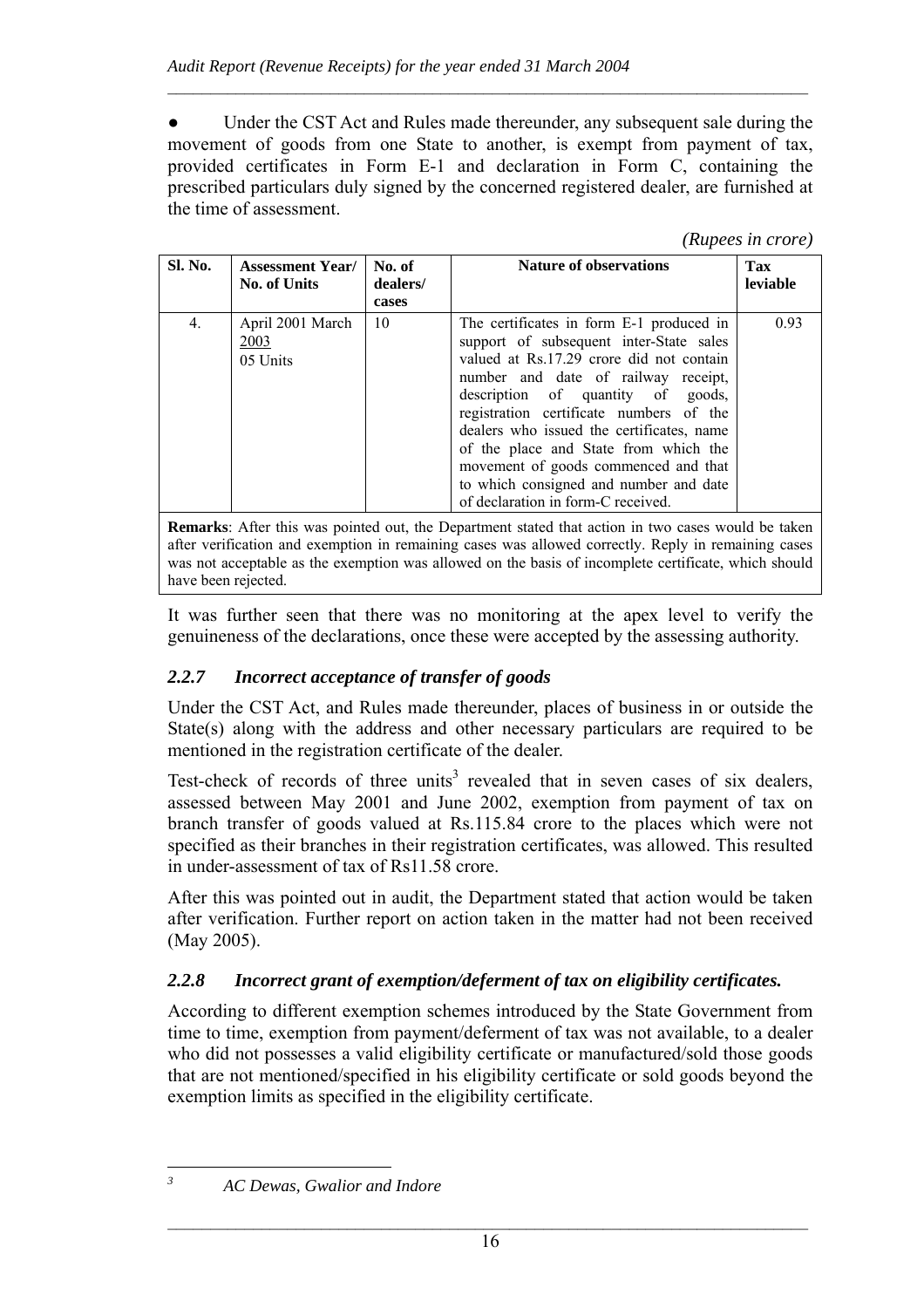Test-check of records of eight units<sup>4</sup> in 21 cases of nine industrial units assessed between January 2000 and December 2002, revealed that the units claimed and were allowed exemption either in respect of those goods which were not mentioned in their eligibility certificates or the exemption was allowed beyond the permissible limits/period. This resulted in incorrect deferment/exemption of Rs.5.25 crore. A few illustrative cases are as under:-

 $\mathcal{L}_\text{max} = \frac{1}{2} \sum_{i=1}^n \mathcal{L}_\text{max} = \frac{1}{2} \sum_{i=1}^n \mathcal{L}_\text{max} = \frac{1}{2} \sum_{i=1}^n \mathcal{L}_\text{max} = \frac{1}{2} \sum_{i=1}^n \mathcal{L}_\text{max} = \frac{1}{2} \sum_{i=1}^n \mathcal{L}_\text{max} = \frac{1}{2} \sum_{i=1}^n \mathcal{L}_\text{max} = \frac{1}{2} \sum_{i=1}^n \mathcal{L}_\text{max} = \frac{1}{2} \sum_{i=$ 

- At Regional Office, Gwalior in two cases assessed in December 2002, a dealer was allowed exemption from payment of tax of Rs.3.14 crore on sale of Fluorescent Tube Lamp Shell valued at Rs.32.28 crore though this product was not mentioned in the eligibility certificate issued to the dealer under the tax exemption scheme of 1994 for the period 22 August 1996 to 21 August 2005. After this was pointed out, the Department agreed to take action.
- At Regional Office, Dewas in 12 cases assessed between January 2000 and June 2002, two dealers were entitled to tax deferment of Rs.3.12 crore against which the dealer had availed the deferment of tax of Rs.4.95 crore. This resulted in excess availment of deferment of tax of Rs.1.83 crore. After this was pointed out, the Department agreed to take action.
- At Regional Office, Gwalior in two cases assessed in November 2002, the dealer was allowed deferment of tax on the strength of provisional eligibility certificate issued in March 1998 and valid upto September 1998. However, the Assessing Authority allowed deferment of tax on sales of Rs.3.41 crore made during the year 1999-2000 which was incorrect. This resulted in non-levy of tax of Rs.13 lakh. After this was pointed out, the Department agreed to take action.

## *2.2.9 Non-levy of purchase tax/penalty*

Under the *Adhiniyam*, a dealer who purchases goods on declarations without payment of tax for use or consumption as raw material in the manufacture of other goods for sale, is liable to pay tax at concessional rates on the purchase price of such goods. Further, if the tax free raw material purchased, is not used or consumed in the manufacture of goods specified in the eligibility certificate or the finished goods manufactured out of such raw material, is not sold within the State or in interstate trade, the dealer is liable to pay tax at full rate/ differential rate of tax, as the case may be, on the purchase price of such goods. Penalty equal to *25 per cent* of the amount of tax is also payable under the *Adhiniyam.*

Test-check of records of 10 units<sup>5</sup> revealed that purchase tax and penalty amounting to Rs.4.07 crore was not levied by the assessing officers in 27 cases. A few illustrative cases are as under:

- At Regional Office, Gwalior in a case assessed in June 2002, raw material (Caprolactum) valued at Rs.68.01 crore was purchased on declarations without payment of tax. Purchase tax of Rs.78 lakh though leviable was not levied. After this was pointed out, the Department levied purchase tax of Rs.78 lakh.
- At Regional Office, Dewas in two cases assessed in March 2001 and May 2002, the Industrial Unit purchased Viscos Staple Fibre valued at

 *4 AC Dewas, Gwalior (3), Indore, CTO Dhar, Gwalior and CTO V Indore* 

*<sup>5</sup> AC Dewas, Gwalior, Indore (5), Ujjain, CTO Ratlam and CTO Vidisha*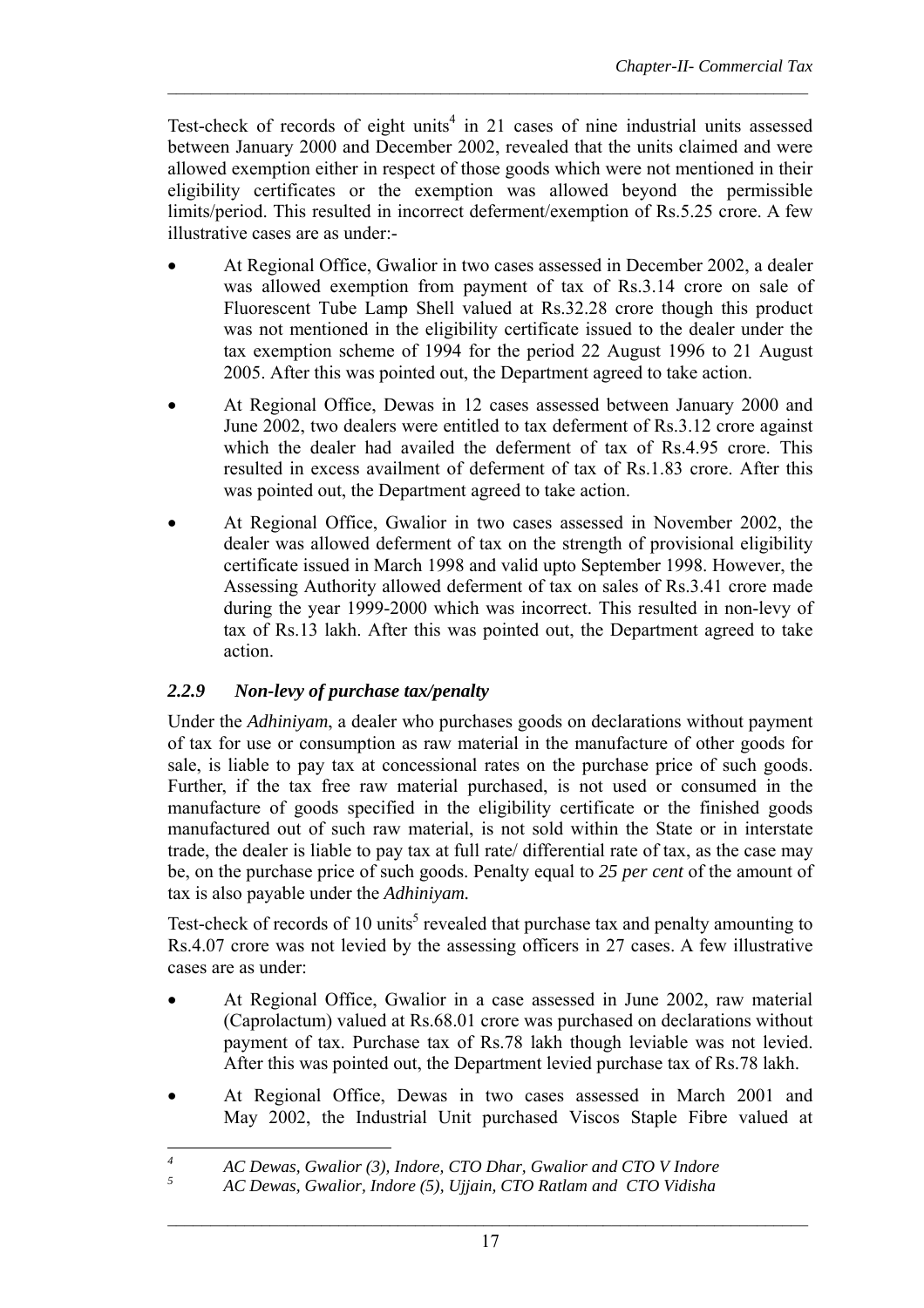Rs.13.31 crore without payment of tax and consumed in the manufacture of Synthetic yarn. The purchase tax amounting to Rs.33.25 lakh though leviable was not levied. This resulted in non-levy of purchase tax of Rs.33.25 lakh. After this was pointed out, the Department agreed to take action.

• At Regional Office, Ujjain in one case assessed in December 2002, the industrial unit purchased raw material (Paper, Plastic, Gum etc.) amounting to Rs.3.50 crore without payment of tax and consumed in the manufacture of corrugated boxes. The purchase tax though leviable was not levied. This resulted in non-levy of the purchase tax of Rs.16.12 lakh. After this was pointed out, the Department agreed to take action.

 $\mathcal{L}_\text{max} = \frac{1}{2} \sum_{i=1}^n \mathcal{L}_\text{max} = \frac{1}{2} \sum_{i=1}^n \mathcal{L}_\text{max} = \frac{1}{2} \sum_{i=1}^n \mathcal{L}_\text{max} = \frac{1}{2} \sum_{i=1}^n \mathcal{L}_\text{max} = \frac{1}{2} \sum_{i=1}^n \mathcal{L}_\text{max} = \frac{1}{2} \sum_{i=1}^n \mathcal{L}_\text{max} = \frac{1}{2} \sum_{i=1}^n \mathcal{L}_\text{max} = \frac{1}{2} \sum_{i=$ 

• At Regional Office, Indore in one case assessed in June 2002, the industrial unit purchased raw material (Wheat) of Rs.10.87 crore without payment of tax and consumed in the manufacture of atta. But the atta was transferred to headquarters/branches situated outside the State on consignment basis. The purchase tax though leviable on purchase price of raw material was not levied. This resulted in non-levy of purchase tax of Rs.54.00 lakh.

This was pointed out to the Department in June 2004. Final reply was awaited.

## *2.2.10 Unauthorised exemption from production of declarations*

Under the *Adhiniyam* and Rules made thereunder, the goods used inside the State for generation or distribution of electric energy, shall be levied at the concessional rate of four per cent on production of a declaration in Form 32, otherwise, tax at full rate is leviable. Further, the State Government may by notification exempt any dealer from any provision of the *Adhiniyam* or any provision of a rule made thereunder.

Test-check of the records of four units<sup>6</sup> revealed that in 11 cases of eight dealers, the sales were not supported by declaration in Form 32 and the assessments for sale of transformers valued at Rs.14.03 crore were made between April 2001 and March 2003 at concessional rate. This resulted in under-assessment of tax of Rs.68 lakh.

After this was pointed out (between September 2003 and March 2004), the Department stated that the Commissioner, Commercial Tax in his instruction (December 1991) had exempted the dealer from production of declaration. The reply is not tenable as the concessional rate is allowable only on the basis of a notification by the State Government.

## *2.2.11 Recommendations*

The Government may consider to:

- evolve a system to ensure cross verification of declaration forms with other states/circles before allowing exemption.
- ensure that exemptions/deferments are supported by declaration forms properly filled in and with evidences.

 $\overline{a}$ *6*

*AC Indore, Mandsaur, Ratlam and CTO-1 Ratlam*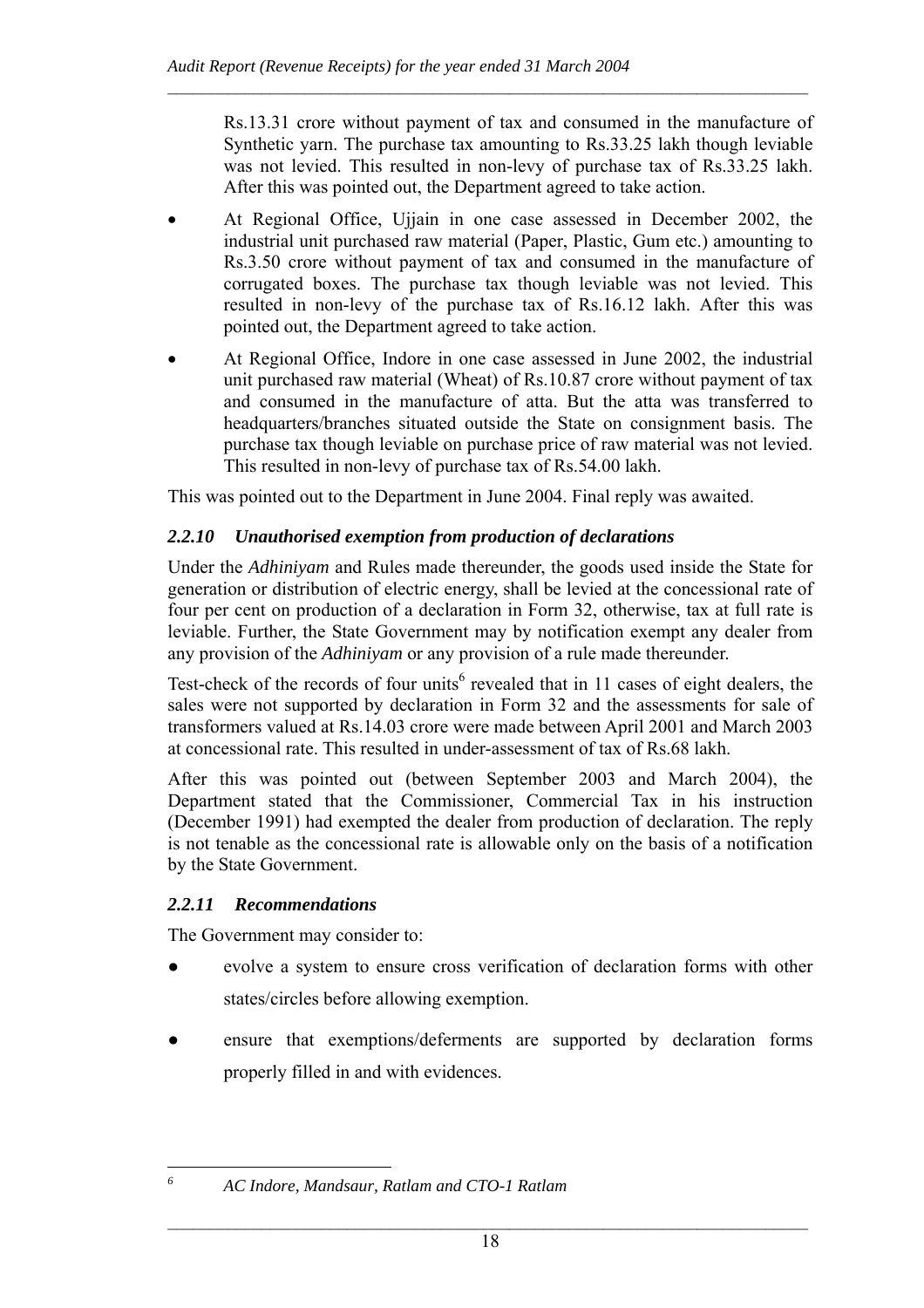strengthen internal control mechanism with a view to monitor that exemptions/

 $\mathcal{L}_\text{max} = \frac{1}{2} \sum_{i=1}^n \mathcal{L}_\text{max} = \frac{1}{2} \sum_{i=1}^n \mathcal{L}_\text{max} = \frac{1}{2} \sum_{i=1}^n \mathcal{L}_\text{max} = \frac{1}{2} \sum_{i=1}^n \mathcal{L}_\text{max} = \frac{1}{2} \sum_{i=1}^n \mathcal{L}_\text{max} = \frac{1}{2} \sum_{i=1}^n \mathcal{L}_\text{max} = \frac{1}{2} \sum_{i=1}^n \mathcal{L}_\text{max} = \frac{1}{2} \sum_{i=$ 

deferments are within prescribed limits and as per eligibility certificates.

The matter was reported to the Commissioner, Commercial Tax and the Government in June 2004; their reply had not been received (May 2005).

### **2.3 Incorrect exemptions/determination of taxable turnover**

Under *Adhiniyam*, and rules made thereunder, transfer of goods in kind, in job work, is sale and is taxable. Dyes and chemicals are taxable at the rate of 13.8 and 4.6 per cent respectively.

**2.3.1** Test-check of records at Regional Office, Dewas revealed that a dealer used dyes and chemicals valued at Rs.3.43 crore in job work during 1998-99. However, while finalising the case in June 2002, the Assessing Authority exempted the turnover from payment of tax. This resulted in non-levy of tax of Rs.36.37 lakh.

After this was pointed out in audit, the Department raised the demand of Rs.36.37 lakh in August 2003. Details of recovery are awaited (May 2005).

**2.3.2** Under *Adhiniyam*, and rules made thereunder, taxable turnover is determined after allowing admissible deductions. Every dealer is required to maintain a correct account of his transactions and pay tax accordingly. Further, packing material sold alongwith taxable goods is taxable under the provisions of Act.

In three regional offices<sup>7</sup> and five circle offices<sup>8</sup> in 10 cases assessed between March 1999 and January 2003, taxable turnover was determined less by Rs.1.58 crore due to non-inclusion of hire charges, packing material and non-reconciliation of figures between the returns furnished and trading account/balance sheet etc. This resulted in short-levy of tax of Rs.8.12 lakh.

After this was pointed out in audit between July 2000 and October 2003, the Assessing Authorities agreed to take action in three cases and final reply in other cases is awaited.

The matter was reported to the Government between January 2003 and February 2004; their final reply had not been received (May 2005).

## **2.4 Non-levy of tax on sales incorrectly treated tax-free**

Under *Adhiniyam,* read with CST Act, commercial tax is leviable on the sale of PVC pipes, paddy and cotton bandage at the rates specified in the schedule/notifications issued time to time.

**2.4.1** Test-check of records of Regional Office, Dewas revealed that a dealer assessed in May 2002 had purchased whole pulses (*gram*) in 1998-99 without payment of tax and sold it outside the state, without undergoing any manufacturing

 *7 Regional office- Gwalior and Indore (2)* 

*<sup>8</sup> Circle office- Gwalior and Indore (4)*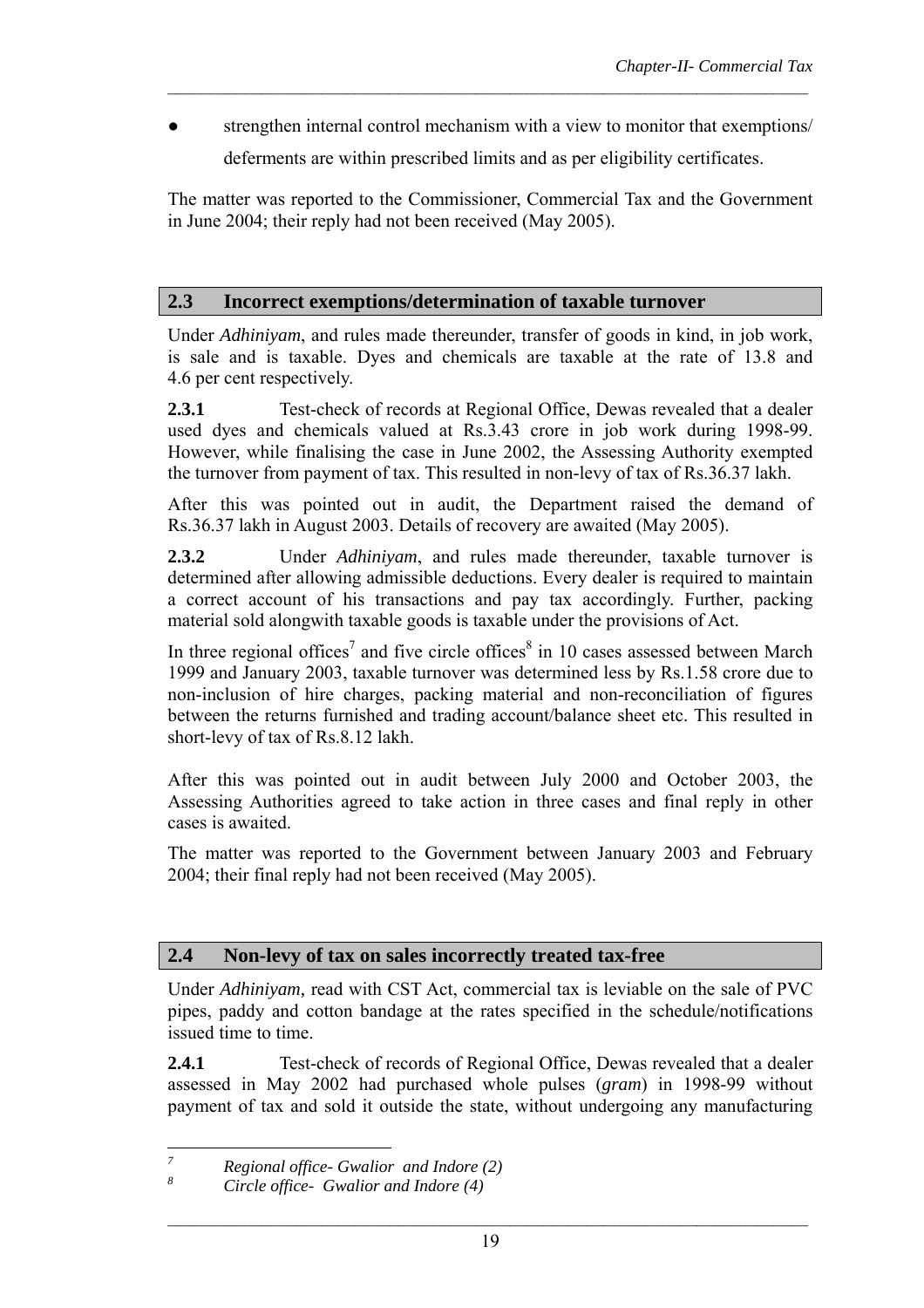process. But the Assessing Officer treated it as sale of separated pulses and did not levy tax on these whole pulses valued at Rs.2.66 crore. This resulted in non-levy of tax of Rs.5.33 lakh.

 $\mathcal{L}_\text{max} = \frac{1}{2} \sum_{i=1}^n \mathcal{L}_\text{max} = \frac{1}{2} \sum_{i=1}^n \mathcal{L}_\text{max} = \frac{1}{2} \sum_{i=1}^n \mathcal{L}_\text{max} = \frac{1}{2} \sum_{i=1}^n \mathcal{L}_\text{max} = \frac{1}{2} \sum_{i=1}^n \mathcal{L}_\text{max} = \frac{1}{2} \sum_{i=1}^n \mathcal{L}_\text{max} = \frac{1}{2} \sum_{i=1}^n \mathcal{L}_\text{max} = \frac{1}{2} \sum_{i=$ 

After this was pointed out in audit, the Assessing Authority stated that action would be taken after verification.

**2.4.2** In three cases of Regional Offices, Indore and Gwalior and Circle Office, Rewa assessed between December 1999 and January 2003 for the period April 1996 to March 2000, incorrect deduction of tax free sale of PVC pipes, paddy and cotton bandage valued at Rs.2.47 crore involving tax effect of Rs.9.46 lakh was allowed. This resulted in non-levy of tax of Rs.9.46 lakh.

After this was pointed out in audit between March 2001 and August 2003, the demand of Rs.6.03 lakh was raised in May 2004 by the Regional office, Inodre. Final reply had not been received in other cases.

The matter was reported to the Government between December 2003 and February 2004; their final reply had not been received (May 2005).

## **2.5 Non-levy of value added tax**

Under section 9-B of Madhya Pradesh *Vanijyik Kar* (*Sanshodhan*) *Adhiniyam*, 1997 value added tax (VAT) is leviable on added value of resale of any goods specified in Schedule-II, Part-II to VII of the Act, arrived at after prescribed deductions, in the case of turnover exceeding Rs.1 crore during the period 1997-99 and Rs.50 lakh thereafter. VAT is also leviable on added value of goods purchased from exempted unit and cash discount received but not deducted from purchase price of the goods.

Test-check of records of five Regional Offices<sup>9</sup> and Circle Office, Indore, revealed that in 12 cases assessed, for the period April 1997 to March 2000 between August 2000 and March 2003, VAT amounting to Rs.20.23 lakh was not levied on the added value of Rs.2.47 crore on resale of goods.

After this was pointed out in audit between January and September 2003, the Assessing Authority at Dewas, Guna, Gwalior and Indore raised additional demand of Rs.11.11 lakh including penalty. Further report on recovery is awaited. Final reply in other cases had not been received.

The matter was reported to the Government between December 2003 and February 2004; their final reply had not been received (May 2005).

## **2.6 Application of incorrect rate of tax**

Schedule-II to Madhya Pradesh General Sales Tax Act, (MPGST Act) 1958 and *Adhiniyam* 1994, specify the rates at which Sales Tax/Commercial Tax is leviable on different commodities.

 $\overline{a}$ *9*

*Regional office-Dewas, Guna, Gwalior and Indore (2)*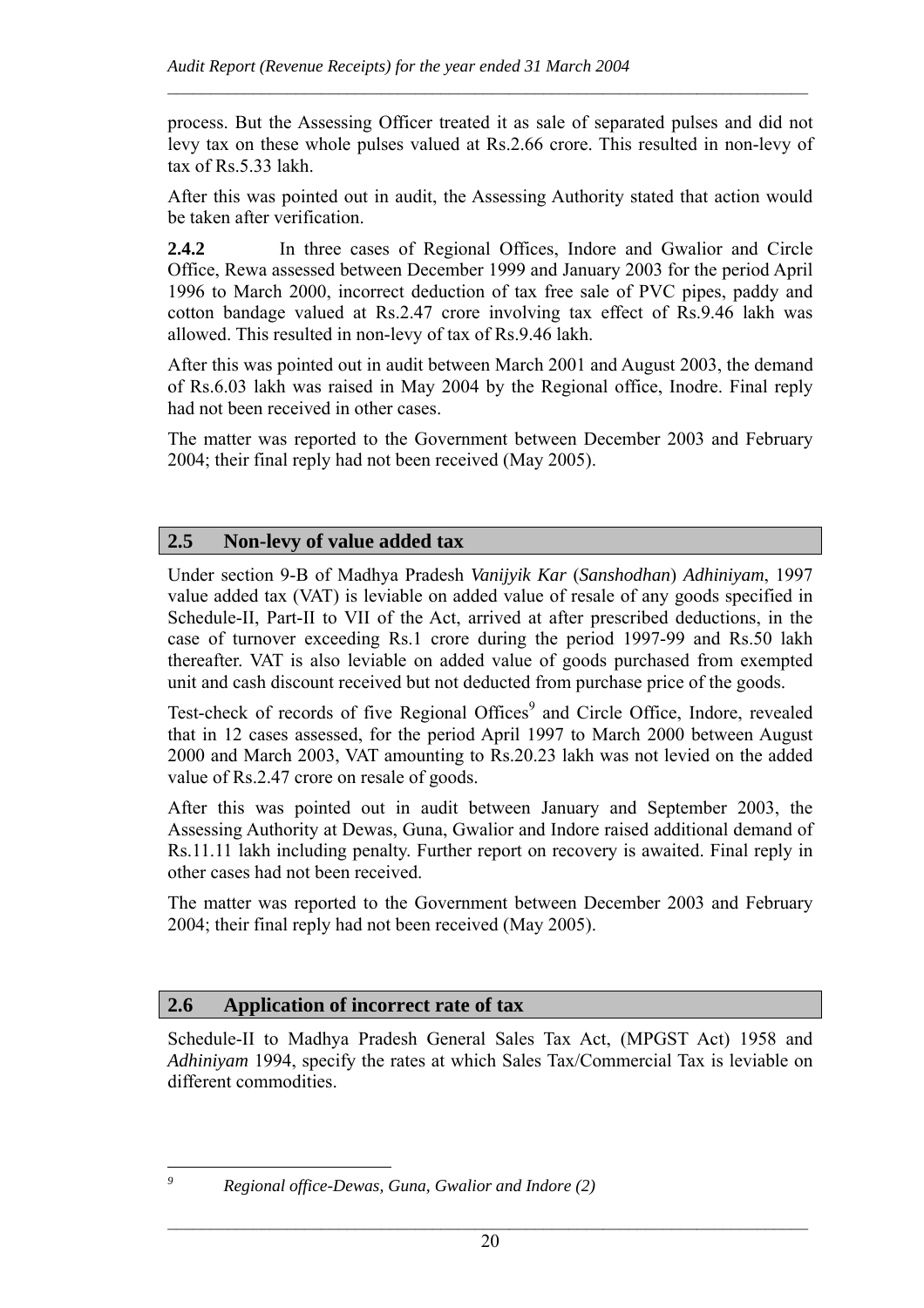Test-check of records between September 1998 and October 2003 in six regional offices<sup>10</sup> and 5 circle offices<sup>11</sup> revealed that in 13 cases assessed between April 2001 and January 2003 for the period from April 1998 to March 2000, tax on sales aggregating Rs.16.51 crore was levied at lower rates. This resulted in short-levy of tax amounting to Rs.45.66 lakh.

 $\mathcal{L}_\text{max} = \frac{1}{2} \sum_{i=1}^n \mathcal{L}_\text{max} = \frac{1}{2} \sum_{i=1}^n \mathcal{L}_\text{max} = \frac{1}{2} \sum_{i=1}^n \mathcal{L}_\text{max} = \frac{1}{2} \sum_{i=1}^n \mathcal{L}_\text{max} = \frac{1}{2} \sum_{i=1}^n \mathcal{L}_\text{max} = \frac{1}{2} \sum_{i=1}^n \mathcal{L}_\text{max} = \frac{1}{2} \sum_{i=1}^n \mathcal{L}_\text{max} = \frac{1}{2} \sum_{i=$ 

After this was pointed out in audit, the Assessing Authorities raised demand of Rs.12.34 lakh in five cases. In other cases final reply was awaited.

The matter was reported to the Government between April 2003 and January 2004; their final reply was awaited (May 2005).

## **2.7 Non-recovery of tax from closed Industrial units.**

Under MPGST Act and *Adhiniyam* 1994*,* and notifications issued thereunder, industrial units availing exemption from payment of tax under tax exemption schemes, 1986 and 1994, shall keep the unit running during the period of eligibility and continue to do so for a further period of five years from the date of expiry of eligibility certificate, failing which, shall render the eligibility certificate liable for cancellation with consequent recovery of the amount of exemption availed by the Unit.

**2.7.1** Test-check (between September 2002 and July 2003) of records at Regional Office, Gwalior revealed that an industrial unit exempted from payment of tax under tax exemption scheme, 1986 for the period from 23 September 1991 to 22 September 2000, was required to run up to 22 September 2005. The unit was, however, closed on 3 January 2001 i.e. within the stipulated period and the registration certificate was also cancelled with effect from 3 January 2001. The exemption of tax of Rs.11.28 crore so allowed during the aforesaid period though recoverable was not recovered.

After this was pointed out in audit, the Assessing Authority stated in July 2003 that eligibility certificate was not cancelled by Director of Industries. However, a reference for cancellation of eligibility certificate had been made to DIC Gwalior. Further action is awaited (May 2005).

**2.7.2** Similarly in four Regional Offices<sup>12</sup>, four industrial units were granted eligibility certificates under 1986 and 1994 schemes, for the period from 2 January 1992 to 17 July 2003. All the units were closed during the exemption period, therefore, the amount of tax exemption availed was recoverable. No action was, however, taken by the Department for recovery. This deprived the Government of revenue of Rs.14.23 crore as detailed below:-

 $10$ *10 Regional office- Bhopal, Dewas, Gwalior (2), Jabalpur and Ujjain* 

*<sup>11</sup> Circle Office- Bhopal, Dewas, Indore (2) and Jabalpur*

*<sup>12</sup> Regional offices - Gwalior, Indore (2), Ratlam*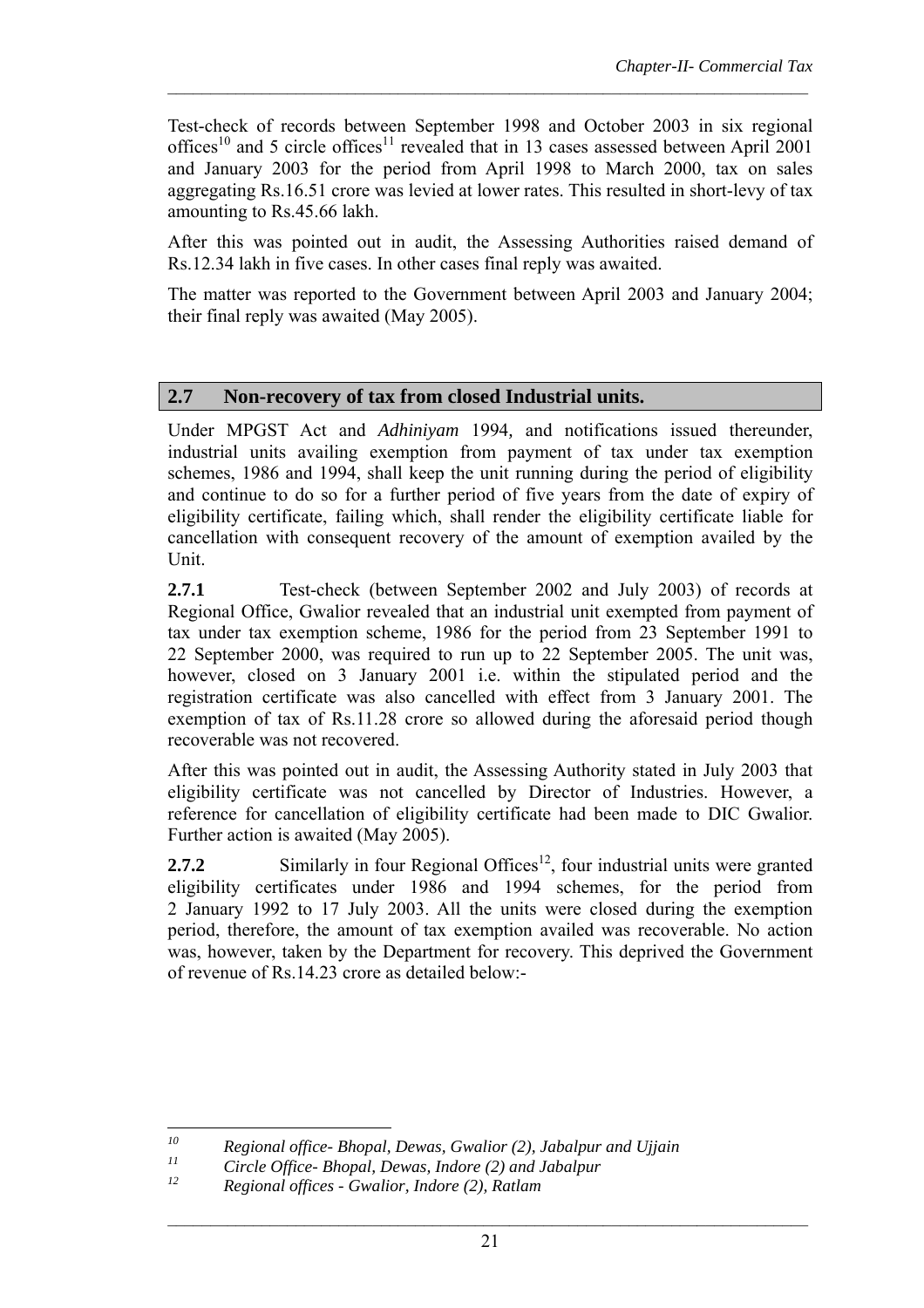| SI.<br>No. | Name of Unit | Period of assessment/<br>Date, of order | <b>Commodity</b>  | <b>Tax effect</b><br>(in crore) |
|------------|--------------|-----------------------------------------|-------------------|---------------------------------|
| ı.         |              | J.                                      | 4.                | C.                              |
|            | A.C. Gwalior | <u>1995-96 to</u><br>1998-99            | C.R. Steel strips | 3.77                            |

 $\mathcal{L}_\text{max} = \frac{1}{2} \sum_{i=1}^n \mathcal{L}_\text{max} = \frac{1}{2} \sum_{i=1}^n \mathcal{L}_\text{max} = \frac{1}{2} \sum_{i=1}^n \mathcal{L}_\text{max} = \frac{1}{2} \sum_{i=1}^n \mathcal{L}_\text{max} = \frac{1}{2} \sum_{i=1}^n \mathcal{L}_\text{max} = \frac{1}{2} \sum_{i=1}^n \mathcal{L}_\text{max} = \frac{1}{2} \sum_{i=1}^n \mathcal{L}_\text{max} = \frac{1}{2} \sum_{i=$ 

**Remarks** :- The unit was allowed exemption w.e.f. 21.11.1992 to 20.11.2001 but was closed in June 1999 hence the amount of exemption of tax availed during the period from April 1995 to March 1999 was recoverable. The Assessing Authority accepted the audit observation.

| <u>.</u> | RAC Indore | 998-1999<br>26.6.2002 | <b>PVC Pipes &amp; PVC</b><br>Compound | 1.26 |
|----------|------------|-----------------------|----------------------------------------|------|
|          |            |                       |                                        |      |

**Remarks** :- The dealer was allowed exemption w.e.f. 29.8.1995 to 28.8.2004, but the unit was closed during the exemption period, hence the amount of tax exemption availed during the year 1995-96 and 1996- 97 was recoverable. The Assessing Officer stated that the unit had been closed, however, the eligibility certificate once issued can not be cancelled retrospectively. Reply was not tenable since on breach of condition of notification, the amount of tax availed was recoverable.

|  | <u>.</u> | RAC Indore | 1997-1998<br>30.3.2001 | Medicines | 0.66 |
|--|----------|------------|------------------------|-----------|------|
|--|----------|------------|------------------------|-----------|------|

**Remarks** :-The industrial unit was exempted from payment of tax under 1986 exemption scheme for the period w.e.f. 1.2.1992 to 31.1.2001. The unit was required to run upto 31.2.2006 but was closed in February 1998. The eligibility certificate was required to be cancelled with consequent recovery of amount of tax exemption availed. After this was pointed out the Department stated that exemption was allowed on the basis of eligibility certificate. Reply is not tenable as because of violation of conditions, the tax exemption availed was required to be recovered.

| $\overline{ }$ | A.C. Ratlam | April 1997 | Edible oil & | 0 <sub>f</sub> |
|----------------|-------------|------------|--------------|----------------|
| ┭.             |             | March 1999 | Ghee         | 8.54           |

**Remarks** :- The unit was granted exemption under 1994 scheme for the period w.e.f. 18.7.1997 to 17.7.2003. The unit was required to run upto 17.7.2009 but was closed in July 2001. The amount of tax exemption availed was recoverable. After this was pointed out the Department stated that the factory was given on lease and was operating. Reply was not tenable as the factory was leased on 25 August 2003 i.e. after the expiry of the exemption period.

The matter was reported to the Government between February 2002 and September 2003; their final reply had not been received (May 2005).

## **2.8 Incorrect deduction of tax paid sales**

Under *Adhiniyam,* 1994 and rules made thereunder, goods other than iron and steel manufactured out of tax paid iron and steel is taxable. In view of decision of Hon'ble Supreme Court of India<sup>13</sup>, manufacture of fabricated steel structures iron and steel is a manufacturing process.

Test-check of records at Circle Office, Jabalpur revealed that in a case, deduction of tax paid sale of fabricated steel structure manufactured out of tax paid iron & steel

 $13$ 

*<sup>13</sup> M/s Ashirwad Ispat Udhyog and others V/s S.L.C. and other (1999) 32 VKN 65*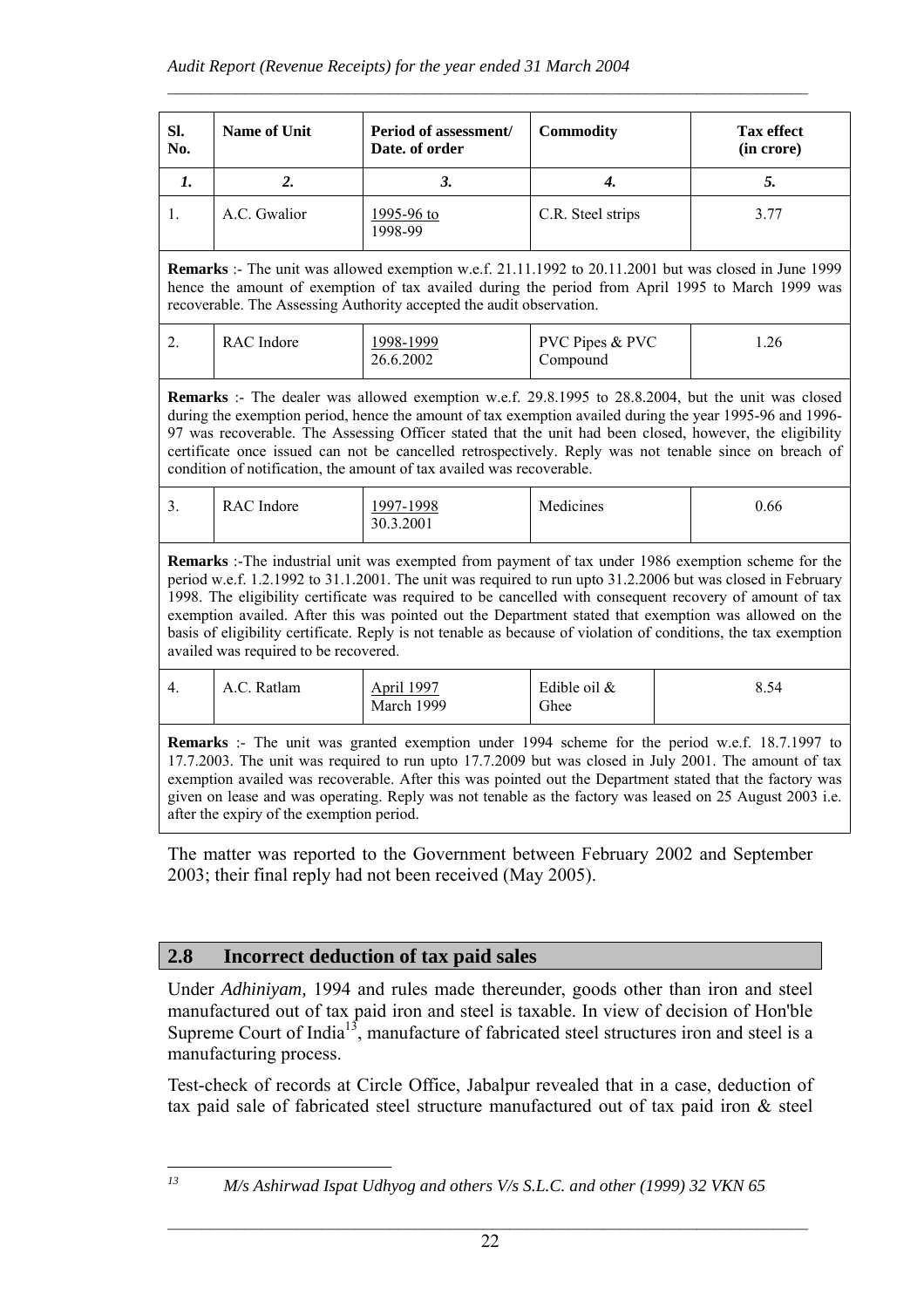was allowed in April 2001, though it was taxable. This resulted in non-levy of tax of Rs.7.82 lakh on aggregated sale of Rs.84.97 lakh.

 $\mathcal{L}_\text{max} = \frac{1}{2} \sum_{i=1}^n \mathcal{L}_\text{max}(\mathbf{x}_i - \mathbf{y}_i)$ 

After this was pointed out in audit, the Department stated that conversion of Iron & Steel into structure is not a manufacturing process. Reply is not tenable in view of decision of Hon'ble Supreme Court of India.

The matter was reported to the Government; their final reply had not been received (May 2005).

### **2.9 Non-levy of entry tax**

Under the Madhya Pradesh *Sthaniya Kshetra Me Mal Ke Pravesh Par Kar Adhiniyam*, 1976 and notifications issued thereunder, entry tax is leviable on goods entering in local area for sale, use or consumption as raw material or as incidental goods or as packing material at specified rates.

Test-check between December 2002 to August 2003 of records of four Regional Offices*<sup>14</sup>* revealed that in eight cases assessed between April 2001 to December 2002, entry tax was not levied on entry of poultry feed, paper, carbofarum tech, iron and steel, and machinery and parts valued at Rs.20.55 crore. This resulted in non-levy of entry tax of Rs.20.76 lakh.

After this was pointed out in audit between December 2002 and August 2003, in three cases the assessing officers raised the demand for Rs.5.76 lakh, while in the remaining five cases, final reply is awaited.

The matter was reported to the Government between December 2002 and December 2003; their final reply had not been received (May 2005).

 $14$ 

*<sup>14</sup> Regional Offices- Bhopal, Gwalior, Indore and Jabalpur*